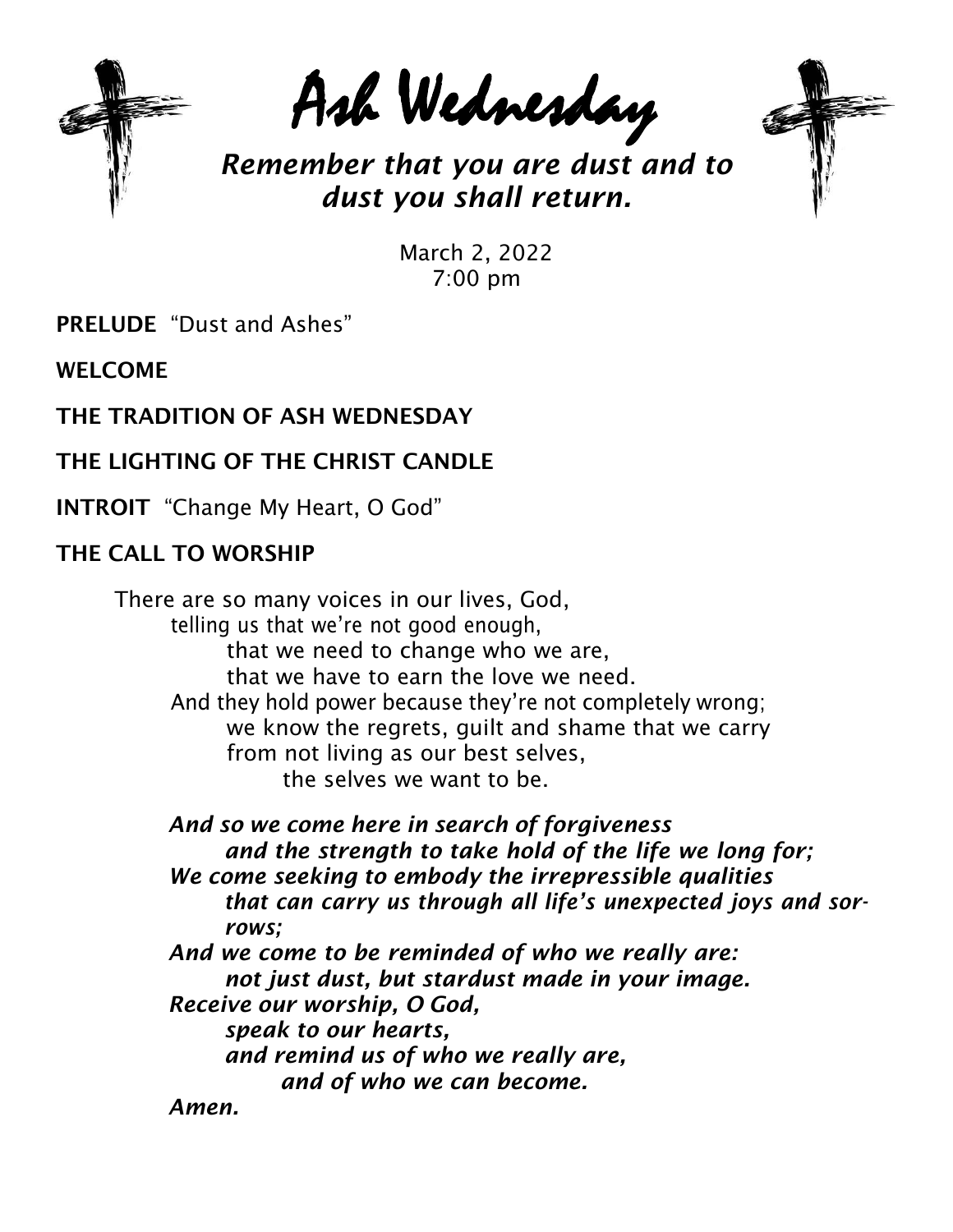HYMN "Somebody's Knockin' at Your Door"

*Refrain: Somebody's knockin' at your door, Somebody's knockin' at your door, O sinner, why don't you answer? Somebody's knockin' at your door?*

*Can't you hear him? Somebody's knockin' at your door, Can't you hear him? Somebody's knockin' at your door. O sinner, why don't you answer? Somebody's knockin' at your door?*

*Refrain:*

*Jesus calls you. Somebody's knockin' at your door, Jesus calls you. Somebody's knockin' at your door. O sinner, why don't you answer? Somebody's knockin' at your door?*

## PRAYER OF PRAISE AND CONFESSION

On this Ash Wednesday we gather, taking a moment to confess the times we haven't lived from our best selves, acknowledging our mortality. *And we become aware of the areas which we want to improve, the places we need to heal.*

When we look at our story so far,

it is easy to see the times when we reacted harshly, the times when we were cruel and kept love from another. *We are sorry for sinking into our worst selves and finding it too comfortable.*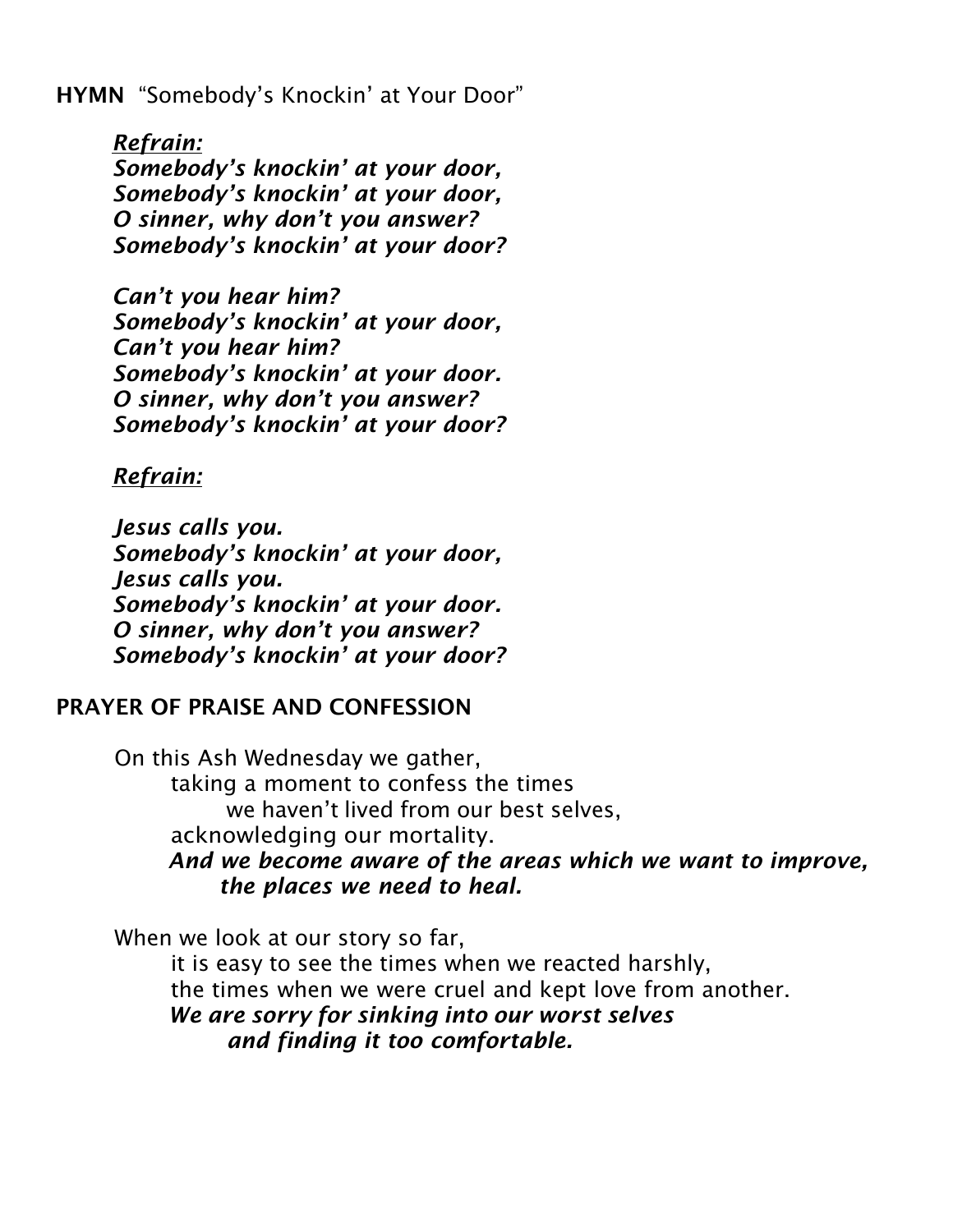You have shown us, O God, that we are more than dust; you call us friends,

and you value who we are more than we can imagine. *Thank you for making us aware of the goodness within us, for reminding us of our unique gifts.*

We long to live more fully into the image you have of us. *Teach us to embrace your opinion of us*

*and your love for us, And teach us to share your unconditional love with those around us, so we may show them how valuable they are to you. Amen.*

TAIZÉ MEDITATION "Sing Praises" (3 times)

*Sing praises, all you peoples, sing praises to the Lord. Sing praises, all you peoples, sing praises to the Lord!*

### PRAYER OF THANKSGIVING AND INTERCESSION

God, you have given us glimpses of what we can be, you have reminded us that we are more than dust; we are stardust.

## *Thank you for revealing what we are often unable to see.*

These qualities within us are irrepressible,

they lift us out of our worst and carry us through tough times. *And they invite us to live our fullest and most connected lives, filled with wonder, goodness, beauty and truth.*

We ask for the strength to resist the temptation to listen to the voices that say we are worthless. *May we remember the value that we have in you.*

We think of those who still struggle to see their worth, who still believe the voices that reduce their value. *May we be those positive voices that shine light, and speak life into their lives. And may we all live more fully into our stardust truths. Amen.*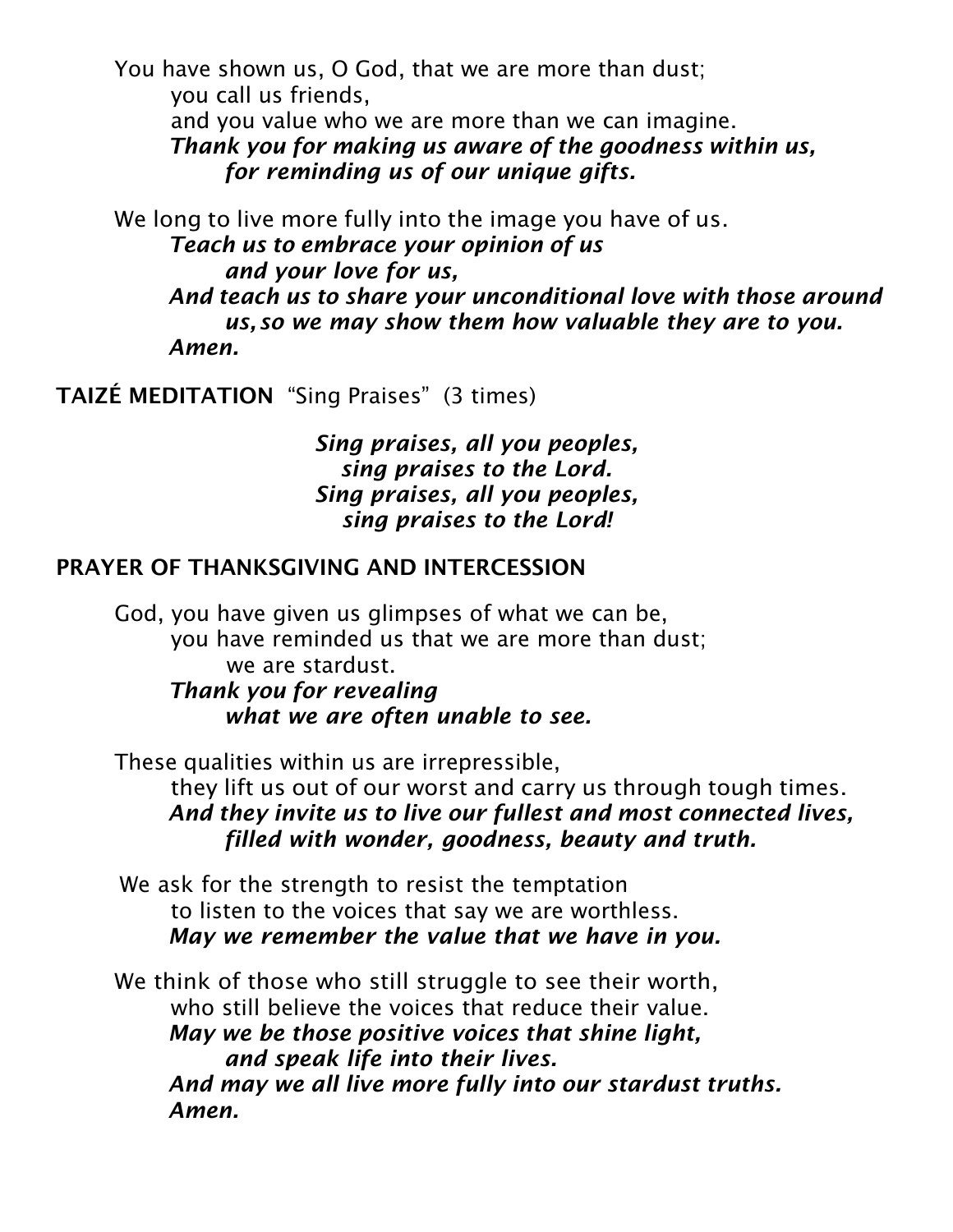# TAIZÉ MEDITATION "Lord Jesus Christ" (3 times)

## *Lord Jesus Christ, your light shines within us. Let not my doubts and my darkness speak to me. Lord Jesus Christ, your light shines within us. Let my heart always welcome your love.*

ANTHEM "My Song is Love Unknown"

## SCRIPTURE LESSON Isaiah 58:3-12

"Why do we fast, but you do not see? Why humble ourselves, but you do not notice?" Look, you serve your own interest on your fast day, and oppress all your workers. Look, you fast only to quarrel and to fight and to strike with a wicked fist. Such fasting as you do today will not make your voice heard on high. Is such the fast that I choose, a day to humble oneself? Is it to bow down the head like a bulrush, and to lie in sackcloth and ashes? Will you call this a fast, a day acceptable to the Lord? Is not this the fast that I choose: to loose the bonds of injustice, to undo the thongs of the yoke, to let the oppressed go free, and to break every yoke? Is it not to share your bread with the hungry, and bring the homeless poor into your house; when you see the naked, to cover them, and not to hide yourself from your own kin?

Then your light shall break forth like the dawn, and your healing shall spring up quickly; your vindicator shall go before you, the glory of the Lord shall be your rear guard. Then you shall call, and the Lord will answer; you shall cry for help, and he will say, Here I am. If you remove the yoke from among you, the pointing of the finger, the speaking of evil, if you offer your food to the hungry and satisfy the needs of the afflicted, then your light shall rise in the darkness and your gloom be like the noonday. The Lord will guide you continually, and satisfy your needs in parched places, and make your bones strong; and you shall be like a watered garden, like a spring of water, whose waters never fail. Your ancient ruins shall be rebuilt; you shall raise up the foundations of many generations; you shall be called the repairer of the breach, the restorer of streets to live in.

## ASH WEDNESDAY MESSAGE "A Vision of Our Best Selves"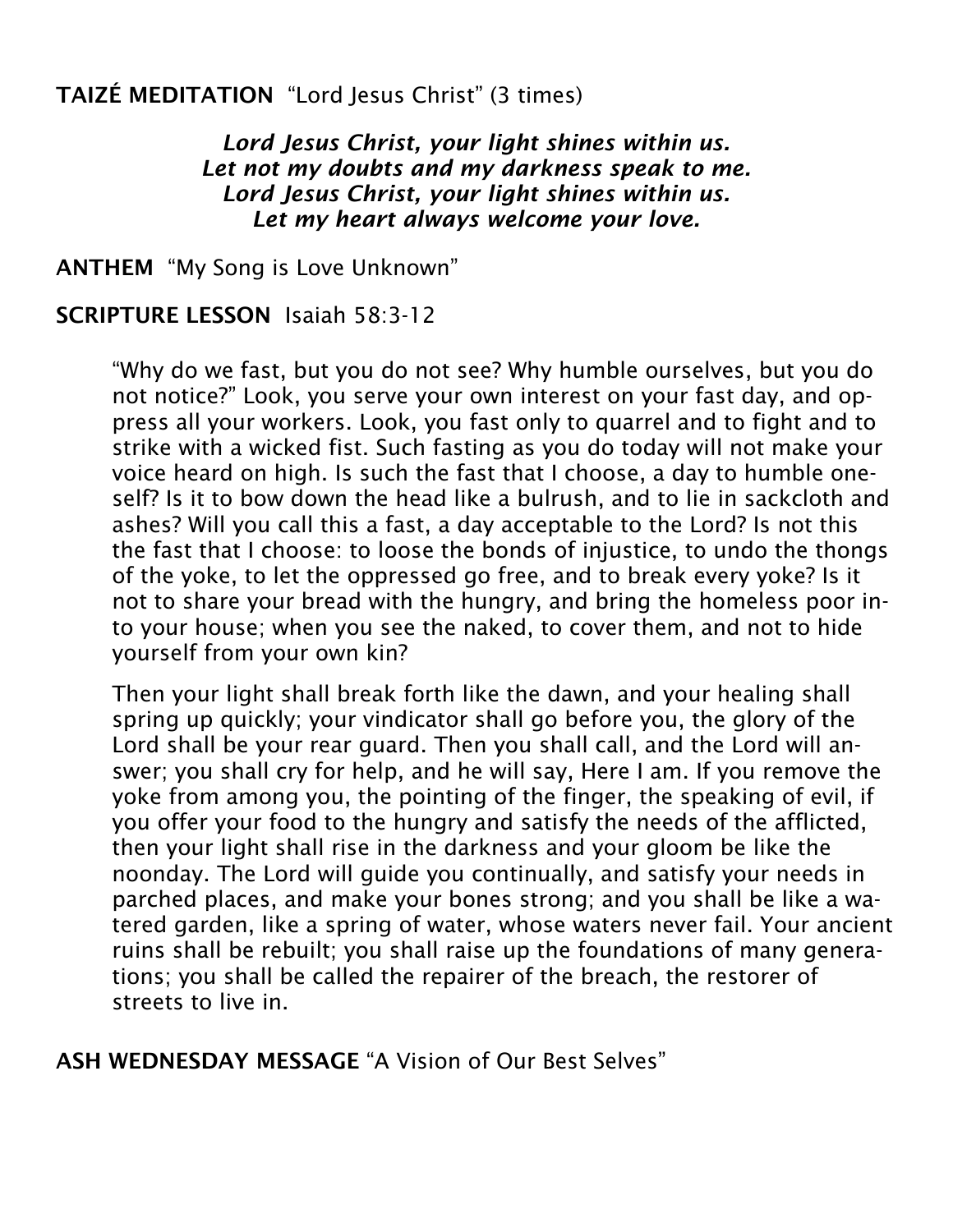## MEDITATION AND CONFESSION

## APPLICATION OF ASHES

### PRAYER OF THE PENITENT

Gracious God, out of your love and mercy you breathed into dust the breath of life, creating us to serve you and our neighbors.

*In this season of repentance, restore to us the joy of our salvation and strengthen us to face our mortality, that we may reach with confidence for your mercy, in Jesus Christ, our Lord, who lives and reigns with you and the Holy Spirit, one God, now and forever. Amen.*

HYMN "Without Seeing You"

*Refrain: Without seeing you, we love you; Without touching you, we embrace; Without knowing you, we follow; Without seeing you, we believe.*

*We return to you deep within, Leave the past to the dust. Turn to you with tears and fasting, You are ready to forgive.*

### *Refrain:*

*For you are our shepherd, There is nothing that we need. In green pastures we will find our rest, Near the waters of peace.*

*Refrain:*

THE BENEDICTION